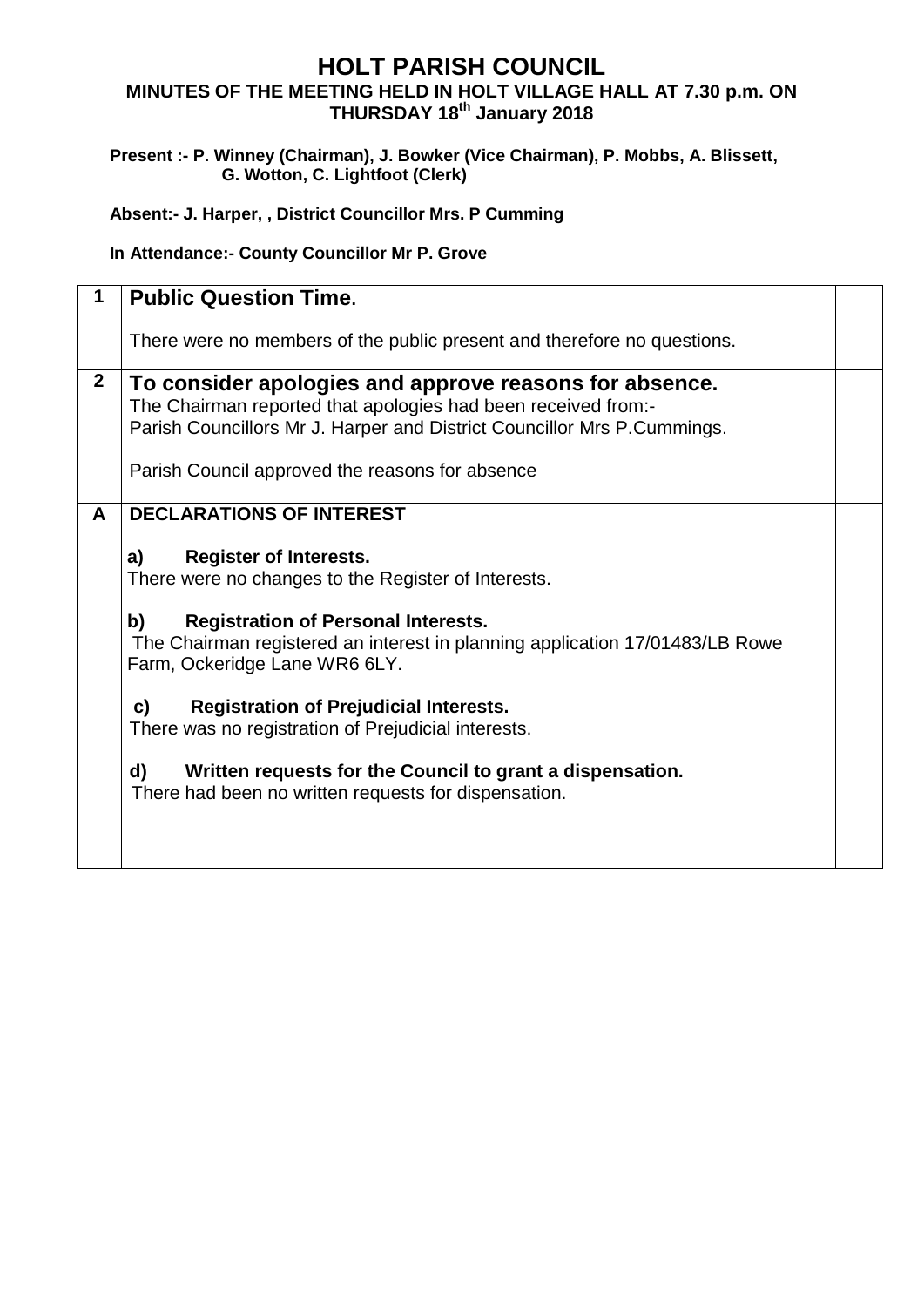## **4 County and District Councillors reports for information.**

County Councillor Mr P. Grove provided the Clerk with a summary of the items discussed in his report. The main matters of note were:-

a) Chief Executive.

A new Chief Executive has been appointed – Paul Robinson, formally of Derby City Council. He will take up the role on 1 April 2018.

b) Superfast Broadband.

A new contract has been negotiated with BT to deliver superfast broadband. The aim is 96% of homes in the County will benefit from this.

c) Velo Birmingham.

A decision is due to be taken on the Velo Birmingham 2018 on 8 February 2018. A meeting of the Worcester cabinet will take place on this day and it is possible to attend and register to speak at this meeting.

d) Infrastructure.

Works are currently taking place on New Road to raise the carriageway by 16 inches as part of the flood alleviation scheme. This has necessitated the removal of 7 trees but these will be replaced by 13 trees being planted in Cripplegate park.

e) Worcester 10km and half marathon.

The date has been set for this event as 17 September 2018. County Councillor Mr P. Grove submitted a hard copy of his report to the Clerk for

inclusion in the Parish papers. The Chairman asked County Councillor Mr P. Grove if it would be possible to arrange a dog waste collection service for the Millennium Green.

County Councillor Mr P. Grove agreed to look into this issue on behalf of Parish Council.

Parish Councillor Mr P. Mobbs asked County Councillor Mr P. Grove about the drainage and street cleaning programme within the Parish. He showed some photographs of the bus lay-bye on the A443 which is full of dead leaves. County Councillor Mr P. Grove asked that the photographs were forwarded to him so the issue could be investigated. The Chairman and Parish Councillor Mr P. Mobbs reported on a meeting and Parish site visit they had held with Hannah Davies from County Highways to discuss the Highways issues facing the village.

District Councillor Mrs P. Cumming absent but submitted the following apology and report to the members

After last year's decision to maintain two area planning committees on which all members could represent their ward, last month there was a further proposal by the leader to centralise planning with one committee, without a guarantee for members to be able to vote on an application for the areas they represent.

Together with six other northern members and the support of opposition members we succeeded in averting the proposal, so the Northern Area Planning Committee will continue and I will be able to participate in decisions affecting Baldwin Ward.

**PG**

**PG**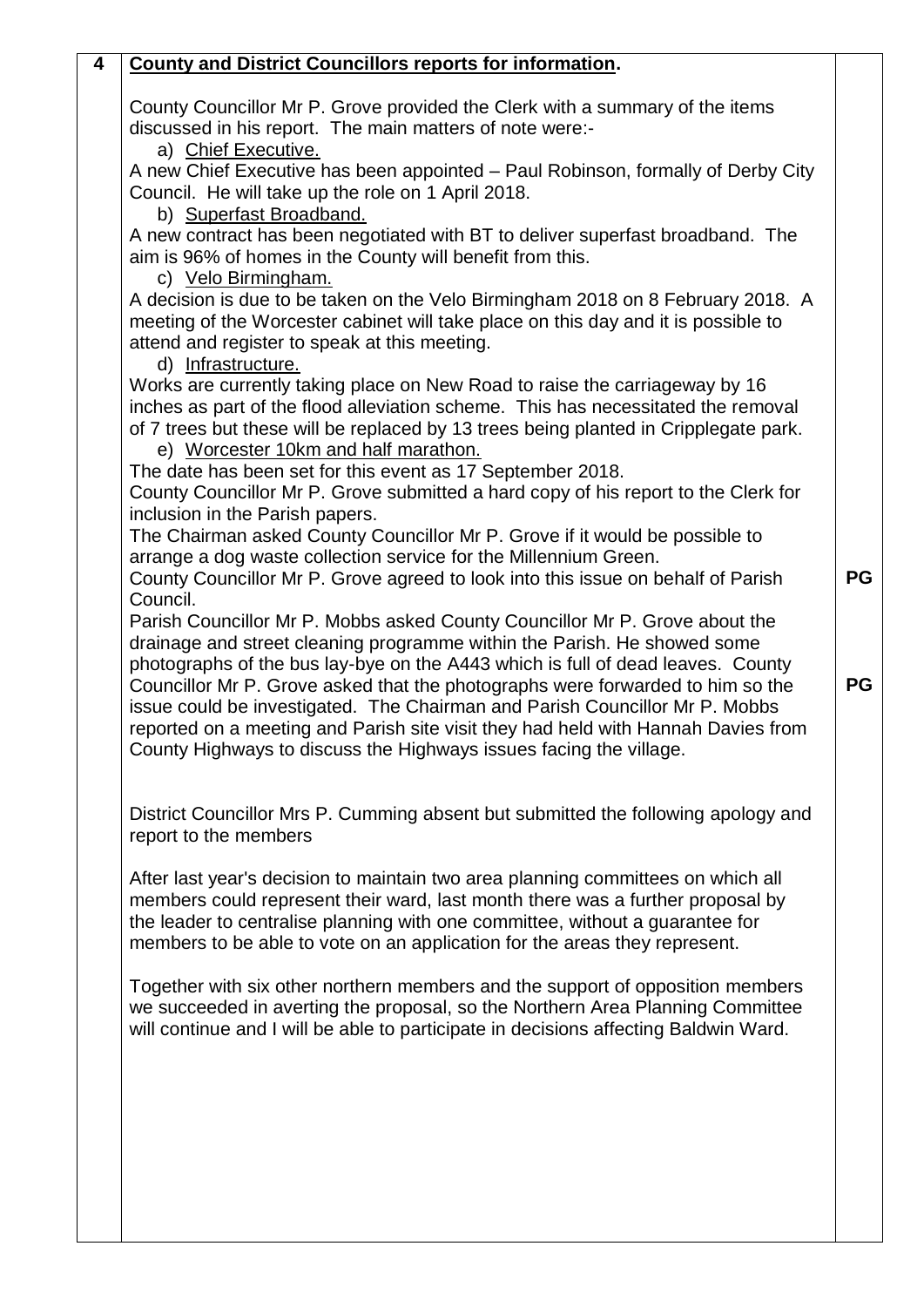| 5              | TO APPROVE THE MINUTES OF THE MEETING OF HOLT PARISH COUNCIL<br>HELD ON 16 <sup>th</sup> November 2017.                                                                                                                                                                                                                                                                                                                                                                                                                                                                                                                     |           |
|----------------|-----------------------------------------------------------------------------------------------------------------------------------------------------------------------------------------------------------------------------------------------------------------------------------------------------------------------------------------------------------------------------------------------------------------------------------------------------------------------------------------------------------------------------------------------------------------------------------------------------------------------------|-----------|
|                |                                                                                                                                                                                                                                                                                                                                                                                                                                                                                                                                                                                                                             |           |
|                | The minutes of the Meeting of Holt Parish Council held on Thursday 16 <sup>th</sup> November<br>2017 were approved by Parish Council.                                                                                                                                                                                                                                                                                                                                                                                                                                                                                       |           |
|                | The minutes were signed by the Chairman as a true record.                                                                                                                                                                                                                                                                                                                                                                                                                                                                                                                                                                   |           |
| $6\phantom{1}$ | <b>PROGRESS REPORTS</b>                                                                                                                                                                                                                                                                                                                                                                                                                                                                                                                                                                                                     |           |
|                | a) Millennium Green grant funding - progress report.<br>Parish Councillor Mr A. Blissett reported that a decision should be made on the<br>Biffa grant funding in February/March 2018. A discussion took place in relation to<br>the Millennium Green lottery and how this could be relaunched.                                                                                                                                                                                                                                                                                                                             |           |
|                | Holt Churchyard project completion - progress report<br>b)<br>The Chairman reported that the seating was due to be installed the second week in<br>February. All the Councillors commented on the success of the project.<br>The<br>possibility of installing a recognition stone with a plaque thanking the parties<br>involved was discussed.                                                                                                                                                                                                                                                                             |           |
|                | c) Vacancy for Lengthsman – progress report.<br>The Chairman reported that a new Lengthsman Mr Rob Harrison had been appointed<br>to the role. A site visit of the Parish was due to take place the following weekend with<br>The Chairman, Mr Harrison and Mr Chris Jones.                                                                                                                                                                                                                                                                                                                                                 | <b>PW</b> |
|                | Vacancy for Parish Councillor - progress report<br>d)<br>The Clerk reported that we had not had any applications for the Parish Councillor<br>vacancy and the position would be readvertised.                                                                                                                                                                                                                                                                                                                                                                                                                               | <b>CL</b> |
|                | Defibrillator refresher training - progress report.<br>e)<br>Parish Councillor P.Mobbs reminded Parish Council of the defibrillator training<br>which is due to take place on Saturday the 20 <sup>th</sup> January 2018 at 10:30am. at<br>Shrawley village hall. Currently 12 members of the Parish have registered to<br>attend the training.                                                                                                                                                                                                                                                                             |           |
|                | Dropped kerb to Broomfields - progress report.<br>f)<br>This was discussed during Hannah Davies (Highways) visit to the Parish. No further<br>progress to report.                                                                                                                                                                                                                                                                                                                                                                                                                                                           |           |
|                | Highways concerns raised by residents of The Heath - progress report<br>g)<br>These were discussed with Hannah Davies of County Highways during her site<br>visit to the village. It was agreed that a team would be sent to carry out a days<br>work tidying up the village including the blocked drains and gutters on The Heath.<br>There is a 6-7 week time delay on this work. Ms Davies agreed to send a letter to<br>the resident who was burning a brazier under the trees bordering the Highways as<br>this was a hazard. Unfortunately no action can be taken in relation to the vehicles<br>parked on the grass. |           |
|                | Road sweeping is carried out on a rolling programme by MHDC.                                                                                                                                                                                                                                                                                                                                                                                                                                                                                                                                                                |           |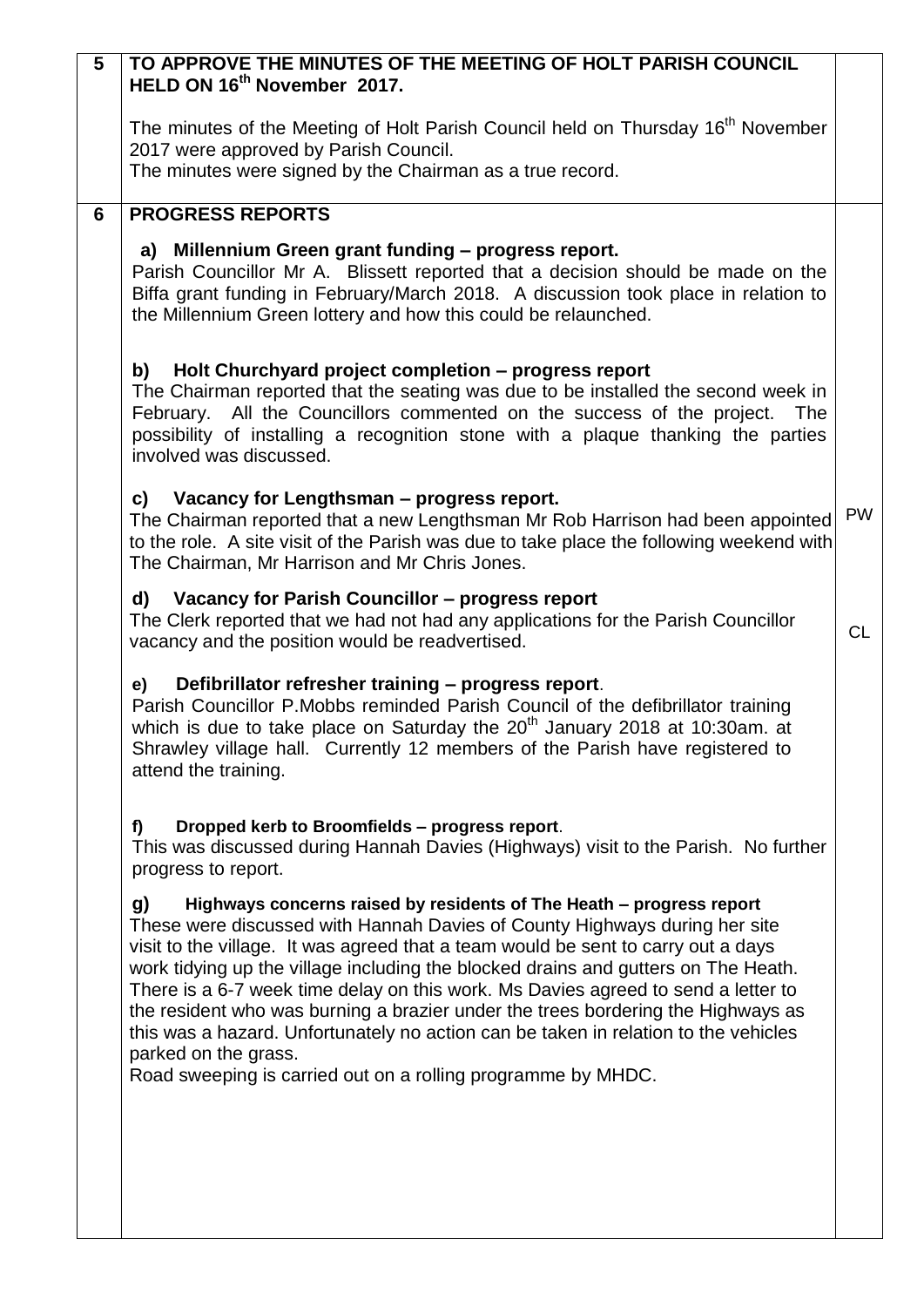|                |                                                                                                                                                                                                                                                                                                                                                                                                                                                                                      |                        |                                                                                                                                                     |                 |                         |                                                                                                                                                                            | <b>PW</b> |  |
|----------------|--------------------------------------------------------------------------------------------------------------------------------------------------------------------------------------------------------------------------------------------------------------------------------------------------------------------------------------------------------------------------------------------------------------------------------------------------------------------------------------|------------------------|-----------------------------------------------------------------------------------------------------------------------------------------------------|-----------------|-------------------------|----------------------------------------------------------------------------------------------------------------------------------------------------------------------------|-----------|--|
| $\overline{7}$ | <b>Planning</b><br>a). Applications Pending.<br>To review the recommendations of Parish Council on current applications:-<br>17/01597/FUL Land at Holt Fleet weir (OS 8190 6333) Construction of a vertical slot<br>fish pass (Recommend Approval).                                                                                                                                                                                                                                  |                        |                                                                                                                                                     |                 |                         |                                                                                                                                                                            |           |  |
|                | 17/01483/LB Rowe Farm, Ockeridge Lane, WR6 6LY. Proposed replacement<br>windows and door (Recommend Approval).<br>These applications are still Pending Decision by MHDC                                                                                                                                                                                                                                                                                                              |                        |                                                                                                                                                     |                 |                         |                                                                                                                                                                            |           |  |
|                | b). Approvals/Refusals.<br>There were no further applications to discuss.                                                                                                                                                                                                                                                                                                                                                                                                            |                        |                                                                                                                                                     |                 |                         |                                                                                                                                                                            |           |  |
|                | c). Other Planning issues.<br>Parish Councillor Mr Peter Mobbs raised the issue of a new planning application<br>17/01945/FUL Irena, Ockeridge Lane. The Clerk reported that she had not received<br>notification of this application and would chase MHDC planning department. Parish<br>Council reviewed the plans for the application and discussed it. It was agreed that<br>they would send their comments to the Clerk to collate once the application had<br>been circulated. |                        |                                                                                                                                                     |                 |                         |                                                                                                                                                                            |           |  |
| 8              |                                                                                                                                                                                                                                                                                                                                                                                                                                                                                      |                        |                                                                                                                                                     |                 |                         |                                                                                                                                                                            |           |  |
|                | <b>Finance</b><br>a) To note the current bank balances.<br>The Deposit Account stood at £4688.53p and the Current Account stood at<br>£7955.46p.<br>b) To consider payments made in accordance with the schedule below:                                                                                                                                                                                                                                                              |                        |                                                                                                                                                     |                 |                         |                                                                                                                                                                            |           |  |
|                |                                                                                                                                                                                                                                                                                                                                                                                                                                                                                      |                        |                                                                                                                                                     |                 |                         |                                                                                                                                                                            |           |  |
|                |                                                                                                                                                                                                                                                                                                                                                                                                                                                                                      |                        |                                                                                                                                                     |                 |                         |                                                                                                                                                                            |           |  |
|                |                                                                                                                                                                                                                                                                                                                                                                                                                                                                                      | <b>Date</b><br>2/12/17 | Payee<br>Mr P Winney                                                                                                                                | Chq No.<br>1161 | <b>Amount</b><br>£56.35 | <b>Details</b><br>Burial ground - Misc                                                                                                                                     |           |  |
|                |                                                                                                                                                                                                                                                                                                                                                                                                                                                                                      | 2/12/17                | <b>Worcester Lions</b>                                                                                                                              | 1162            | £200.00                 | Retrospective approval<br>Donation for Santa sleigh                                                                                                                        |           |  |
|                |                                                                                                                                                                                                                                                                                                                                                                                                                                                                                      | 2/12/17                | Mrs C Lightfoot                                                                                                                                     | 1163            | £327.50                 | Retrospective approval<br>Clerks salary - December 2017                                                                                                                    |           |  |
|                |                                                                                                                                                                                                                                                                                                                                                                                                                                                                                      | 3/12/17                | Mr P Winney                                                                                                                                         | 1164            | £26.75                  | Retrospective approval<br>Wine - auditor gift<br>Retrospective approval                                                                                                    |           |  |
|                |                                                                                                                                                                                                                                                                                                                                                                                                                                                                                      | 18/1/18                | Mrs C Lightfoot                                                                                                                                     | 1165            | £327.50                 | Clerks salary - January 2018                                                                                                                                               |           |  |
|                |                                                                                                                                                                                                                                                                                                                                                                                                                                                                                      | 18/1/18                | Holt Heath Village<br>Hall                                                                                                                          | 1166            | £48.00                  | Village Hall Hire                                                                                                                                                          |           |  |
|                |                                                                                                                                                                                                                                                                                                                                                                                                                                                                                      | 18/1/18                | <b>Holt Millennium</b><br>Green                                                                                                                     | 1167            | £25.00                  | Christmas lights donation                                                                                                                                                  |           |  |
|                |                                                                                                                                                                                                                                                                                                                                                                                                                                                                                      | November 2017.         | c) To review the current spend against budget.<br>Parish Council noted the actual spend against budget.<br>d) Setting of Precept and 5 year budget. |                 |                         | The Clerk confirmed that the precept had been submitted to MHDC for the 2018/19<br>financial year in line with the decision taken by Parish Council at their Meeting on 16 |           |  |
| 9              |                                                                                                                                                                                                                                                                                                                                                                                                                                                                                      |                        | Correspondence for Information.                                                                                                                     |                 |                         |                                                                                                                                                                            |           |  |
|                |                                                                                                                                                                                                                                                                                                                                                                                                                                                                                      | No items discussed     | To discuss items circulated prior to the Meeting.                                                                                                   |                 |                         |                                                                                                                                                                            |           |  |
| 10             |                                                                                                                                                                                                                                                                                                                                                                                                                                                                                      |                        | Clerk's report on Urgent Decisions since the last Meeting                                                                                           |                 |                         |                                                                                                                                                                            |           |  |
| 11             |                                                                                                                                                                                                                                                                                                                                                                                                                                                                                      |                        | There were no issues to report.<br>Councillor's reports and items for future agendas.                                                               |                 |                         |                                                                                                                                                                            |           |  |